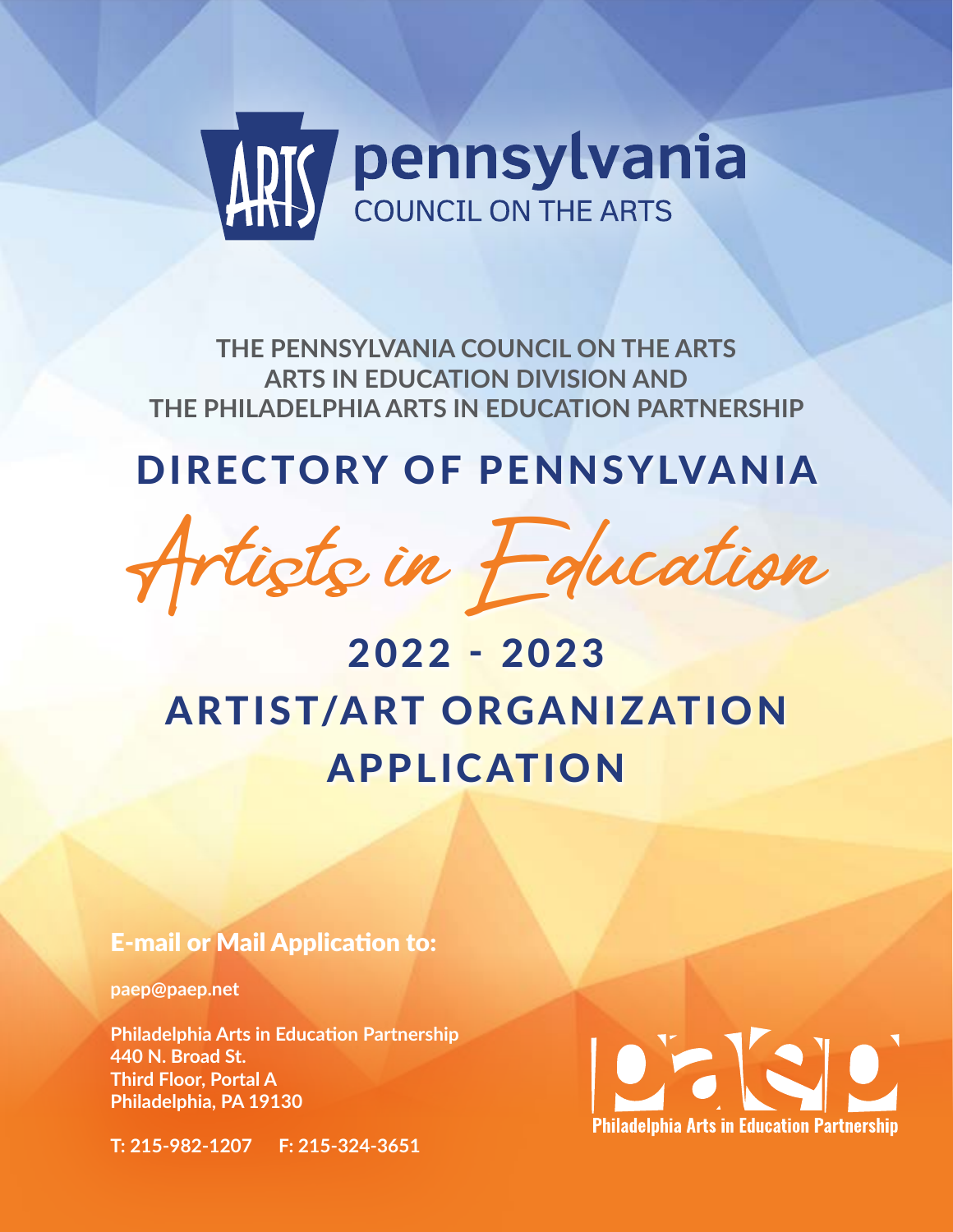2 2 3

## **440 N. Broad Street**

**Third Floor, Portal A Philadelphia, PA 19130**

#### Philadelphia Arts in Education Partnership **DIRECTORY ARTISTS IN EDUCATION APPLICATION DIRECTORY ARTISTS IN EDUCATION APPLICATION**

**440 N. Broad Street Third Floor, Portal A Philadelphia, PA 19130**

Introduction and Overview

The Pennsylvania Council on the Arts (PCA), Arts in Education Division (AIE) provides funding for arts in education programs. The purpose of the AIE Division is to develop and support quality arts education programs in schools and community settings for all Pennsylvanians. The Philadelphia Arts in Education Partnership (PAEP), as the PCA regional partner for the Philadelphia, Chester, Montgomery, Delaware, and Bucks Counties, conducts the artist selection process, publishes the regional directory for the PCA, and manages residencies in schools and community sites.

The Directory of Pennsylvania Artists in Education is the PCA's directory of approved artists. It is an annual publication of the artists who have been accepted into the AIE Division and is distributed to schools and community organizations throughout the state. Schools and community organizations use the directory to identify artists to conduct AIE residencies. In these residencies teaching artists work intensely with "core" group(s) of students acting as mentors, facilitators, and technical advisors to the students as they undertake experiential arts projects. Planning for these residencies should occur as collaboration between the artist and hosts, especially in K-12 schools. Additionally, school-based residencies should be embedded in the curriculum, have a literacy component, and meet appropriate arts standards. Artists should also provide or participate in in-service training for teachers and community outreach. Once approved, artists may work in more than one region. Individual artists and artistic ensembles or companies may apply to be listed in the *Directory of Pennsylvania Artists in Education.* 

An artist or ensemble selected for the *Directory* is eligible for PCA support through an application from a host organization. Funding is made available to units of government, public, charter, and private schools, childcare centers, senior centers, not-for-profit tax-exempt organizations, and other institutions in Pennsylvania. Host sites are responsible for making application for a residency grant. *Directory* artists are not eligible to apply directly for residency funding although they are encouraged to promote their services.

PAEP facilitates the process of selecting artists for inclusion in the *Directory of Pennsylvania Artists in Education*. Recommendation as a *Directory* artist is a three-step process. Once the application is received, the artistic credentials of the applicant is reviewed and evaluated. Those recommended to the next stage will meet with a panel for an interview and the opportunity to discuss their plans for a typical 10-day residency. Artists who succeed at this stage are then required to demonstrate to peer observers their teaching expertise in a workshop/school setting providing workshop participants with a hands-on arts activity. A successful demonstration leads to a recommendation to the Pennsylvania Council on the Arts, which makes the final decision for inclusion in the AIE *Directory.* 

- The required application information must be submitted for all artists who will be working in residencies in schools or community settings.
- Only those members of the ensemble or company that have been approved for the Directory of Pennsylvania Artists in Education may work in a PCA Arts in Education residency.

The mission of the Philadelphia Arts in Education Partnership (PAEP) is to promote life-long learning in and through the arts for Pre-K -12 students, seniors, and special populations in schools and community sites throughout southeastern Pennsylvania. PAEP encourages excellence in arts education practice and is grounded in the belief that the arts are integral to the comprehensive education of all learners. We accomplish this mission by working with teachers, teaching artists, school districts, colleges and universities, and 90 arts and cultural institutions throughout the region to encourage excellence in art-in-education practice and to bring arts-based learning experiences to all students. PAEP, in cooperation with PCA, offers professional development designed to assist teaching artists construct and carry out effective school residency programs. Workshop fees are subsidized by PCA for current *Directory* artists.

Application Guidelines

#### **Eligibility**

- **•** Individual artists, artist ensembles, or companies may apply.
- **•** Artists, artist ensembles, or companies that intend to work in multiple disciplines must demonstrate their qualifications and be approved to work in each discipline.
- Preference is given to Pennsylvania residents, although outstanding artists from other states may apply.

### Criteria

Applicants are selected for the program based on:

- **•** Artistic excellence as demonstrated by samples of the artist's work, training and experience, resume, and letters of recommendation.
- **•** Good communication skills as evidenced by the application, work samples, recommendations and subsequent interview, and teaching observation.
- **•** Ability to develop and implement a sequential residency plan with education or community partners as evidenced by the application, interviews, and a classroom observation of an experiential arts activity.
- **•** Ability, if applicable, to present culturally specific arts authentically as evidenced by work samples and subsequent observations.
- Experience, interest, and the ability to work with students including special needs populations as evidenced by credentials in education, application, letters of recommendation, and observations.

#### **Compensation**

**•** Artists are paid a minimum of \$200 per day for up to three core groups per residency session. Artists may negotiate a higher fee with the host site. Ensemble fees are set accordingly. As a policy, PAEP limits its matches to no more than \$200 per individual artist and \$250 per ensemble. PAEP does not guarantee a fifty-fifty match. This is dependent upon the quality of the residency, the length of it, and the availability of funds. A funding guide appears in the

- Application for an Artist Residency.
- site pays mileage reimbursement.
- 

**•** Mileage will be reimbursed only for residency distances farther than 50 miles one way. The host

**•** The host site is responsible for the cost of all materials used in the residencies.

#### Ensembles and Companies

### Observation, Training, and Planning

- 
- 

**•** Qualifying artists will be observed prior to being recommended to the state. These observations may be in pre-existing residencies or will be a one-time workshop arranged through PAEP. Artists are expected to provide workshop participants with a hands-on arts activity typical of the type of activity a participant would be engaged in during a ten-day residency.

**•** Qualifying artists who are recommended to and approved by the Pennsylvania Council on the Arts are required to participate in Philadelphia Arts in Education Partnership professional development workshops that address the guidelines of the Directory of Pennsylvania Artists in Education program. Additionally, artists are expected to attend advance training each year.

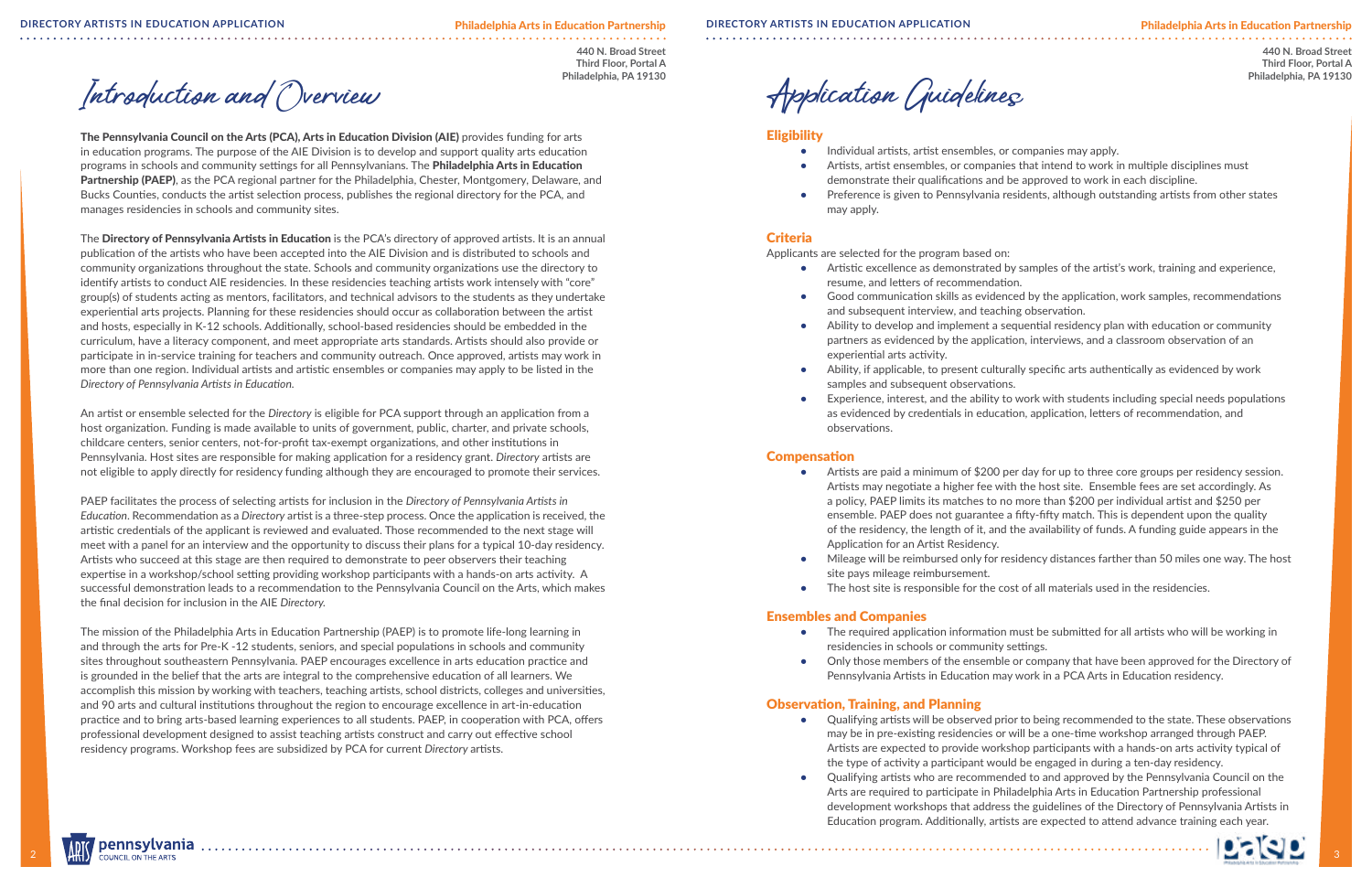#### Philadelphia Arts in Education Partnership

**440 N. Broad Street Third Floor, Portal A Philadelphia, PA 19130**

Instructions for Artists (1 of 3)

**440 N. Broad Street Third Floor, Portal A Philadelphia, PA 19130**

#### Submissions

Artists applying for directory status must submit the following materials:

| $\bullet$ |  |
|-----------|--|
| $\bullet$ |  |
|           |  |
| $\bullet$ |  |
|           |  |
| $\bullet$ |  |
| $\bullet$ |  |

#### **Please collate these materials using paper clips, not staples if you are not submitting it electronically.**

\*These should be supplied by those who are familiar with your teaching ability, e.g. school personnel, regional art center staff, and residency coordinators and not those who have curated or published your work. They must be signed originals. \*\*Any work samples that are submitted should be duplicates or copies, not originals. The accompanying list should completely and accurately reflect the work samples and their contents. The SASE should have sufficient postage to ensure its return to you. Work samples of artists accepted into the Directory will not be returned.

- Please submit a maximum of sixteen (16) digital color images as an e-mail attachment or as a link to a Google Drive, Dropbox, or OneDrive folder, representing no more than six (6) works. Ensembles must submit four (4) images per individual.
- Images must show your work clearly
- Detail shots should be included as necessary
- Sharp focus and adequate lighting will allow the panel to see your work at its best
- Eachimage file must be titled using last name, title of the work, and be numbered consistent with the list

Instructions for Artists (2013)

- Your name
- The number  $(1-6)$  of each image file
- The title of the work
- 
- The date of the work
- Materials used in the work
- 

Application information must be completed in full. Narrative questions must be answered on no more than four (4) 8 1/2 x 11 pages in total, single sided, using 12-point font. Responses must be typed or computer printed.

#### Work Samples

The Philadelphia Arts in Education Partnership will focus primarily on the artistic quality of your own work. With this in mind, you should pay close attention to your choice of work samples (digital images, CDs, MP4 files, manuscripts, or scores). The technical quality of your sample should allow clear viewing of and/or listening to the work. Work samples should be chosen to demonstrate your artistic ability, not to show work produced by students. The media you select for your work samples should also support the kind of work you plan to do in residency activities. Applications that do not include work samples will be considered incomplete.

**\*Dance Artists only:** If your dance work is primarily choreographic or you have not performed within the past three years, it is not necessary to submit a personal performance recording. Please submit a recording of your work demonstrating your choreographic skills and/or teaching skills, preferably in a residency environment. These samples may include student performers but not the choreography of your students. Follow all other work sample requirements for recording submission listed below.

#### **Please note the following requirements:**

#### Images: Visual Arts, Crafts, Architecture, or Design Arts

• Included as a Word file as an e-mail attachment or included in your cloud-based folder should be:

The dimensions of each piece in inches (height x width x depth)

• If an image illustrates a detail of a previously listed work, it should be indicated on the slide and the list.

### Recordings: Theater, Dance, Media Arts, Storytelling, or Inter-Disciplinary Arts

• Please include two (2) works as MP4 files (sent by e-mail as a zip file or as a link to Google Drive,

Production credits (production credits are important so that your role in the work

- MP4 files only
- Dropbox, or OneDrive) and must not longer than five minutes a piece.
- Interdisciplinary artists should submit at least one complete work.
- The recording should be clearly lit.
- Include the entire scene, ensemble, or space.
- Include some details.
- Label cloud-based folder or e-mail subject line with your name and the title(s) of the work(s).
- Create a list to accompany the work(s) that includes:
	- Your name
	- Title(s) of the work(s)
	- Please note whether there is sound on your recording
	- Duration (no longer than 5 minutes each piece)
	- Date of completion of work
	- Where the work was performed
	- Number of performers
	- is clearly stated and identifiable)
- the contents clearly enough to evaluate the work

• Professionally produced recordings are not required, but keep in mind that we should be able to see/hear

#### Recordings: Music or Media Arts

• Include three (3) works as MP4 files (sent by e-mail as a zip file or as a link to a Google Drive, Dropbox,

Production credits (production credits are important so that your role in the work is clearly

- or OneDrive) that must be no longer than 5 minutes each
- Create a list to accompany the work that includes:
	- Your name
	- Title(s) of work(s)
	- Composer and librettist's names (if music recording)
	- Duration (no longer than 5 minutes each piece)
	- Date of completion of work
	- Where the work was performed
	- Number of performers
	- stated and identifiable)
- to hear the contents clearly enough to evaluate the work

• Professionally produced recordings are not required, but keep in mind that the panel should be able

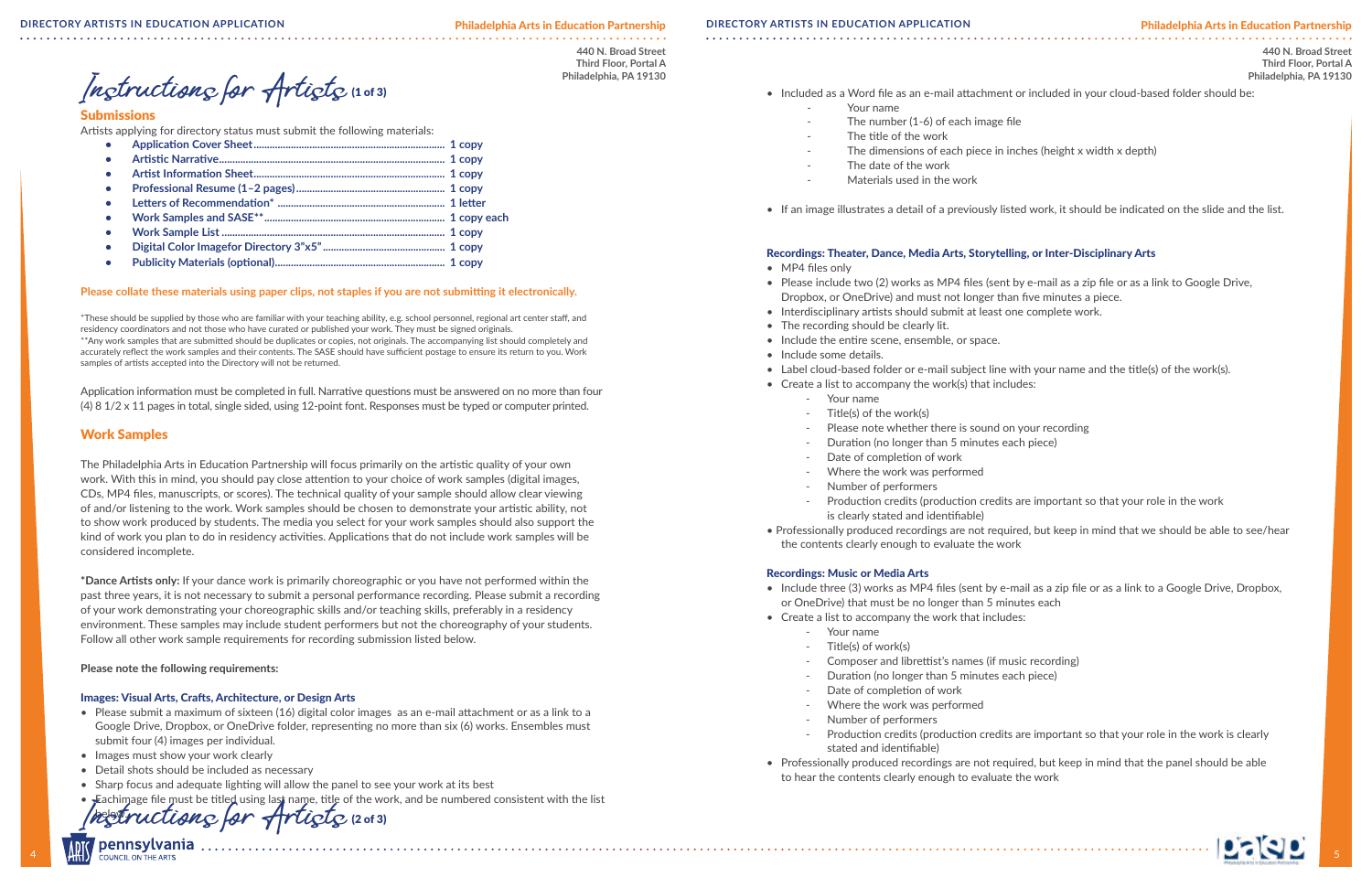Philadelphia Arts in Education Partnership

**440 N. Broad Street**

**Third Floor, Portal A Philadelphia, PA 19130**

**440 N. Broad Street Third Floor, Portal A Philadelphia, PA 19130**

 $\Box$  Media Arts  $\Box$  Interdisciplinary Arts<sup>\*</sup>  $\mathsf{t}$ s  $\Box$  Literature  $\Box$  Folk Arts $^{**}$ 



#### **DIRECTORY ARTISTS IN EDUCATION APPLICATION DIRECTORY ARTISTS IN EDUCATION APPLICATION**

Instructions for Artists (3 of 3)

#### Poetry, Playwriting, Fiction, or Non-fiction Writing:

- Work should be typed, or computer printed
- Please use size 12 font
- Submit work with a corresponding list containing:
	- Your name
	- Title of work
	- Date completed
	- Where and when published, read, performed, taped or produced, as appropriate
	- Locations and dates of any public readings of the submitted work
- Poetry:
	- Submit a maximum of ten (10) pages
	- Do not send original manuscripts
- Playwriting, fiction, and non-fiction:
	- Submit a double-spaced manuscript of a maximum of 15 pages
	- Do not send original manuscripts

#### Manuscripts and Scores:

- Submit work with a corresponding list containing:
	- Your name
	- Title of work
	- Date completed
	- Where and when published, read, performed, taped or produced, as appropriate
	- Locations and dates of any public readings of the submitted work
	- Submit a maximum of two (2) works, totaling 15 pages

Please note: Applicants who would like their work samples returned to them must enclose a selfaddressed envelope stamped with the appropriate amount of postage. PAEP will require work samples of artists who are rostered to the Directory for its files.

#### Questions/Assistance?

This process requires many steps, attention to detail, and thoroughness. We realize that you may have questions along the way. Please feel free to call with any questions or concerns or for clarification.

Philadelphia Arts in Education Partnership 440 N. Broad St. Third Floor, Portal A Philadelphia, PA 19130

T: 215-982-1207 F: 215-324-3651

paep@paep.net

PAEP will send applicants an email receipt of the application.

Company/Group Name:

### **Checklist**

**Digital Files (JPEG, PNG, PDF):** Submit a maximum of sixteen  $(16)$  digital, color images representing no more than six (6) works, four (4) per ensemble member, include a list according to work (1–6) along with the dimensions in inches (height x width x depth), date of the work, title of the work, materials used in the work, and your name. If an image illustrates a detail of a previously listed work, it should be indicated.

Use the following checklist to make sure you have submitted everything that is required. All applicants MUST provide the following materials:

**Digital Files (MP4):** List your name, title of work(s), cue marks (indicated in minutes and seconds), duration, date of completion of work, where the work was performed, number of performers, and production credits (including your role).

**Digital Files (MP3, MP4):** List your name, title of the work, composer's and librettist's names (if music recording), cue marks (indicated in minutes and seconds or track numbers), duration, date of completion of work, where the work was published, read, performed, taped or produced, number of performers, and production credits (including your role).

**Poetry, Playwriting, Fiction, or Non-fiction Writing:** List your name, title of work, date completed, where and when published, read, performed, taped or produced, locations and dates of any public readings. The order listed should correspond with the order of your submission.

**Manuscripts and Scores:** List your name, title of work, dates completed, and, as appropriate, where and when published, read, performed, taped, or produced, locations and dates of any public readings.

6 6 7 **Reminder: Work samples should show your own best artistic work, not work produced by your students. However, the work sample should support the work you propose to do in residency activities.**

Last Name: First Name: Middle Initial: Application Cover Sheet

| *For clarification, please refer back to the Instructions for Artists sheet |  |  |  |
|-----------------------------------------------------------------------------|--|--|--|

## Check the one (1) discipline that BEST describes your work:

| 7 Dance              | $\Box$ Music      |
|----------------------|-------------------|
| Opera/ Music Theater | $\Box$ Theater    |
| Visual Arts          | $\Box$ Design Art |
| $\top$ Craft         | $\Box$ Photograp  |

**\*An artist who integrates two or more different arts disciplines to form a single work. \*\*Traditional arts, handed down within your community or culture.**

## Work Samples Guidelines (see pages 4-6 for further details):